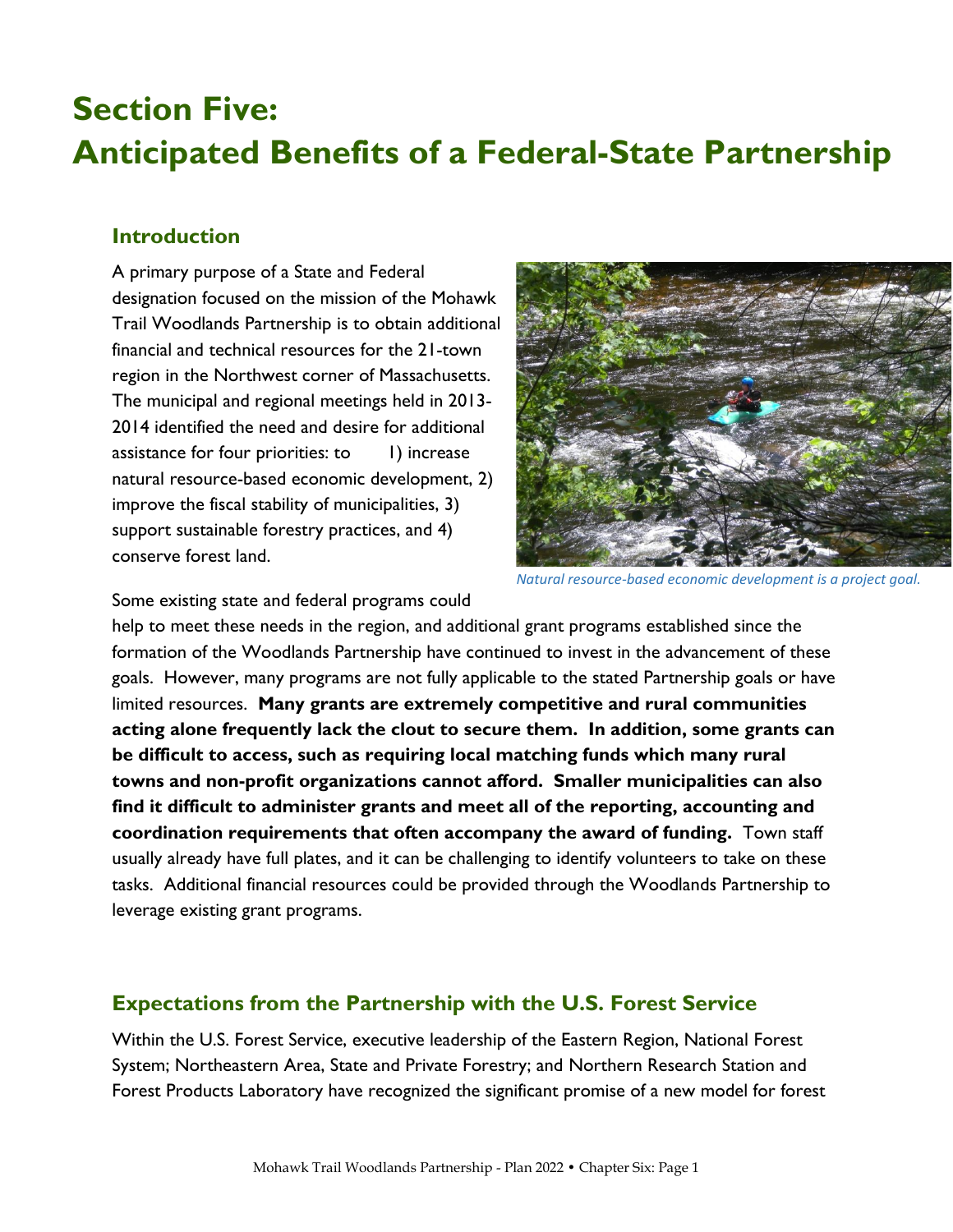conservation and natural resource-based economic development focused on private forest lands and sustainable rural communities based on the work of the Mohawk Trail Woodlands Partnership. They have assigned a U.S. Forest Service Liaison to assist with the Woodlands Partnership project. The Forest Service has also shown its support by awarding two grants to support projects developed by the Partnership over the past two years. USFS executive leadership provided the following statement:

"The Mohawk Trail Woodlands Partnership enables the Forest Service, America's premier conservation organization, to offer an assistance role through a new model of forest conservation. This unique opportunity in shared leadership provides the U.S. Forest Service an exciting way to help care for the land and improve people's lives. The partnership forms a focal point for conserving privateland forests on a landscape scale among communities willing to share conservation leadership. The U.S. Forest Service can provide skilled capacity in land stewardship allowing a true public-private partnership to flourish, effectively connecting environmental health with community resiliency."

## **Expectations from the Partnership with the Executive Office of Energy and Environmental Affairs**

The Mohawk Trail Woodlands Partnership has already resulted in positive collaboration with the Commonwealth of Massachusetts, as the Executive Office of Energy and Environmental Affairs (EOEEA) has created a grant program targeted to the region. **Over the first three years of this program, close to \$1 million through 30 different grants has been awarded directly to member towns, to groups of towns working together for mutual benefit, or to organizations working in the MTWP region to advance Partnership goals (\$260,000 in Feb. 2020; \$225,000 in July 2020; and \$313,500 in Aug. 2021)**. EOEEA has also funded a four-year \$475,000 contract, awarded to New England Forestry Foundation, to serve as the Administrative Agent for the MTWP. In addition, two Municipal Vulnerability Preparedness (MVP) grants developed with the regional planning agencies to address climate change planning – \$1.5 million to Adams, and \$164,575 to Williamstown – have included funding to non-profit conservation partners and forest scientists led by Mass Audubon to develop a Forest Climate Resilience Program being piloted in the region. [See more about climate-smart forest stewardship in Section 3.]

Other potential benefits of partnering with the state include providing matching funds for federal grant programs to be directed towards projects within the region, and improving the management of state-owned forests in the region, a need that was communicated often during the original development of the Woodlands Partnership. For example, since January 2015, the EOEEA and Massachusetts Department of Conservation and Recreation (DCR) have received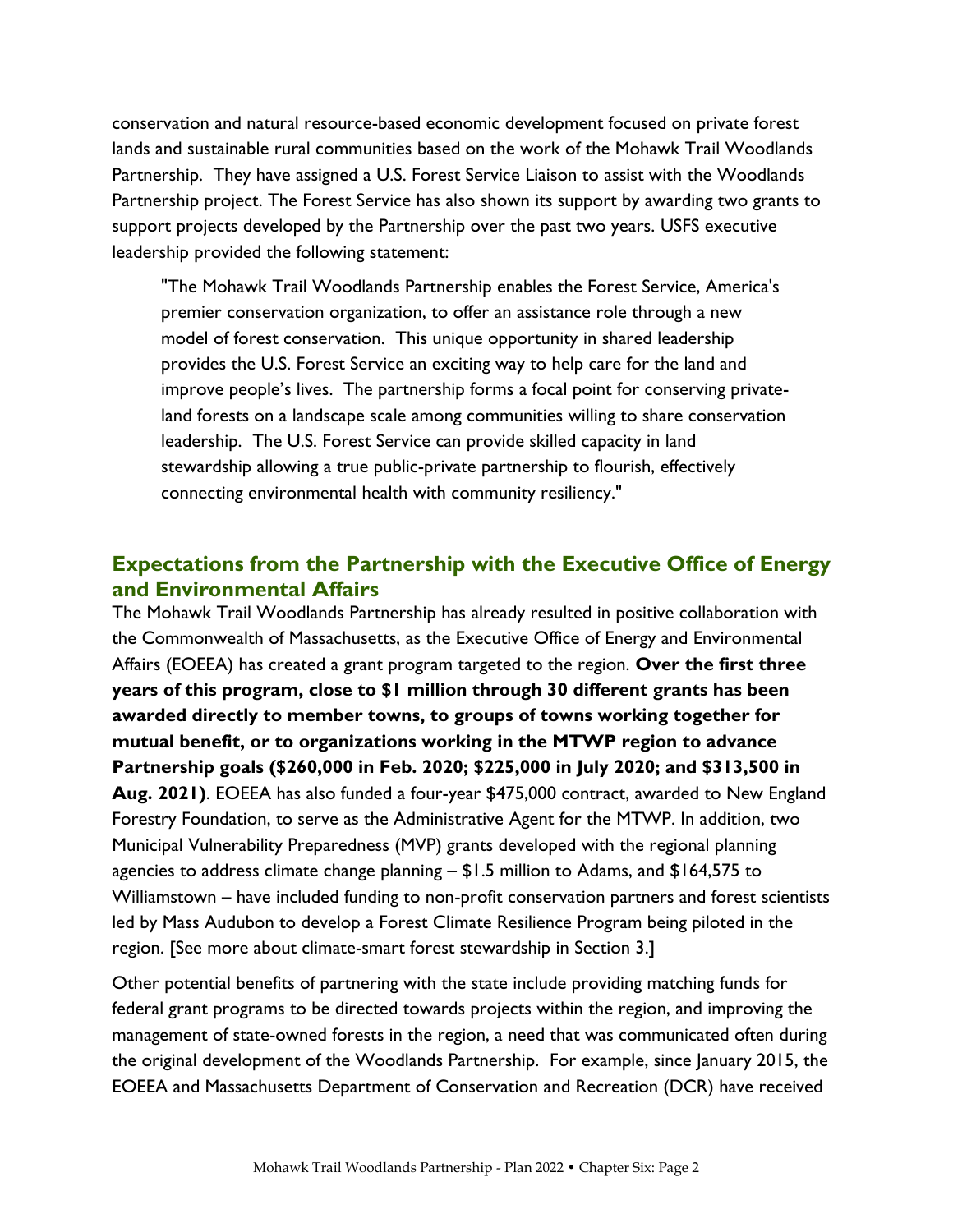two USDA NRCS grants totaling \$1.5 million to offer incentives to interested woodland owners in the MTWP region to implement forestry projects that will benefit declining species, and to invite the public to their woods to showcase the benefits of forest management via wildlife observation, hunting and fishing activities.

Meanwhile, the Chair and Executive Committee of the MTWP Board have begun outreach to state leaders within Gov. Charlie Baker's administration, as well as the state and federal legislative delegation, to seek support for Northwestern Massachusetts priorities through sustainable funding for the Partnership, either through appropriations, bond revenues, grant programs or other avenues.

Specifically, the state legislation that established the Woodlands Partnership and its Board, also created a MTWP Fund to be administered by the Board, with funds from "public or private sources including, but not limited to, gifts, federal or private grants, donations, rebates and settlements received by the Commonwealth that are specifically designated to be credited to the fund and all other amounts credited or transferred into the fund from any other source." Funds are "to be held in an expendable trust…used solely for implementing the purposes and administration of the Mohawk Trail Woodland Partnership," according to Section 91, and, "Unexpended funds may be carried over from year to year to be expended in subsequent years. No expenditure from the fund shall cause it to be in deficiency." **Based on this law creating the MTWP as a public body, the Woodlands Partnership Executive Committee and Board would like to see the vision of significant state investment in the Partnership realized, in order for the entity to become self-sustaining.** 

## **Examples of Federal Partnerships and Benefits of a New "Special Federal Designation"**

Many similar collaborative projects between towns and federal, state and regional agencies have led to successful partnerships that advanced goals parallel to those presented in this Plan. This section outlines examples of other federal partnerships to illustrate the wide variety of existing models, followed by the potential programs that could provide benefits or new funding sources related to the four important categories identified by towns in the MTWP: 1) Natural Resource-Based Economic Development and Tourism; 2) Municipal Financial Stability; 3) Sustainable Forestry Practices; and 4) Conservation of Forest Land.

These successful partnerships around the country have achieved outcomes that could not be fully realized by individual towns or organizations working independently. Only through a collaborative process and collective endeavor were needs of multiple stakeholders and natural resource concerns met simultaneously. These sections identify existing programs and benefits available but also existing gaps in addressing the Woodlands Partnership goals.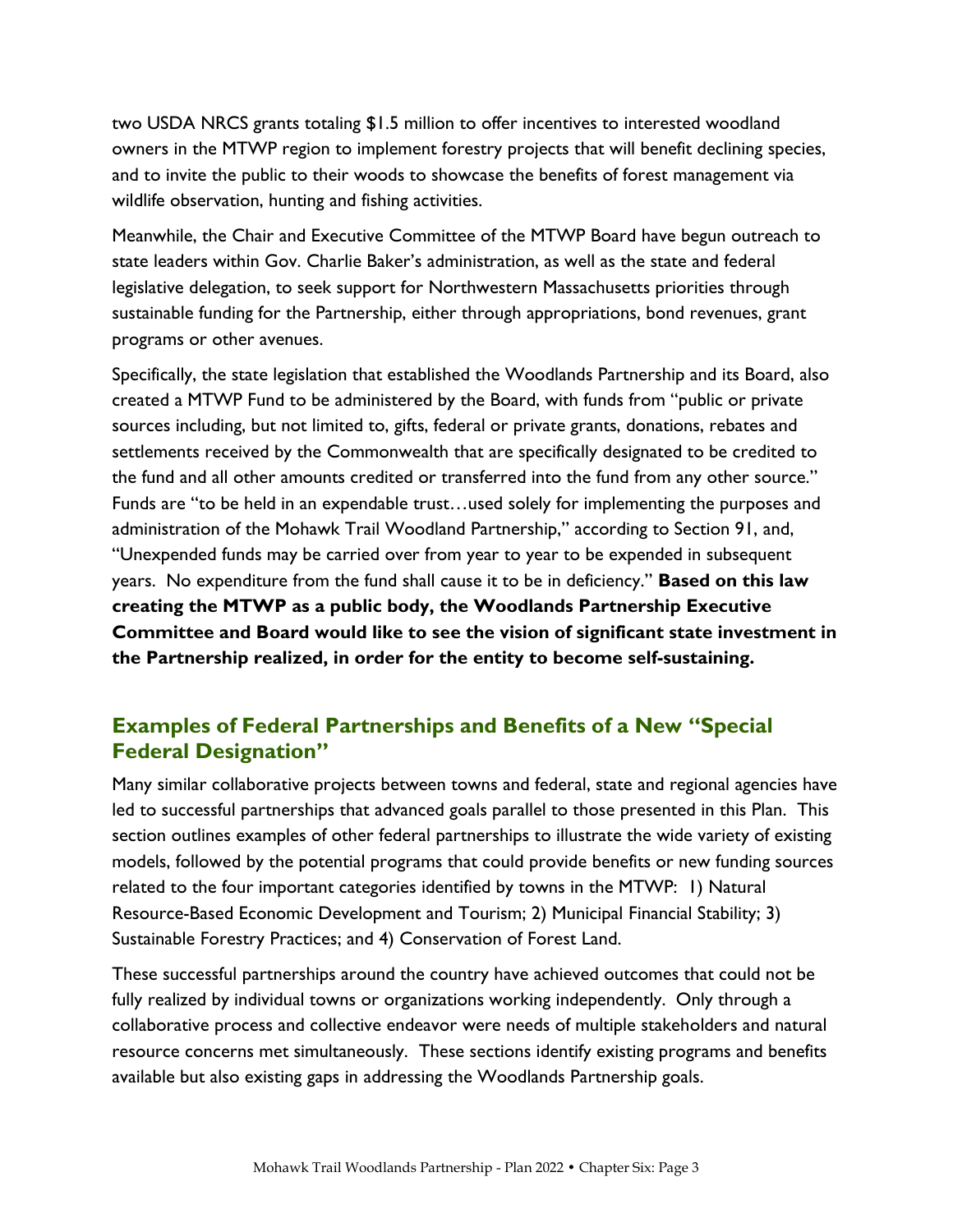#### **New Mexico Collaborative Forest Restoration Program**

The New Mexico Collaborative Forest Restoration Program was authorized by Congress in 2000. Legislation established up to \$5 million annually towards cost-share grants to stakeholders for experimental restoration projects on publicly owned lands (including federal, state and municipal forests). These projects were designed collaboratively, to promote healthy watersheds and reduce threats to forests including wildfire and insect infestation. The results of the program have been tremendous, particularly the collaborative aspect. An advisory panel made up of federal and state officials, scientists, conservation groups and community members works to craft projects that are then presented for approval. This has helped to reduce project litigation and conflicts between conservation groups and logging organizations. The program has awarded nearly 150 grants to 99 organizations working in 20 New Mexico counties, resulting in the restoration of over 23,700 acres of forest. Approximately 600 forest-related jobs have been created as a result of the program. While the MTWP contains no federal forest lands, it is envisioned that a Special Federal Designation (see Section 6) could be designed to direct funding to state or private lands. **Given the diverse range of forest types in Northwest Massachusetts, such a model of collaboration to design ecological research projects or direct funding for specific conservation, or climate change outcomes could be useful.** 

#### **National Forest Foundation / National Fish and Wildlife Foundation**

These foundations were created by Congress to be the official non-profit partners of the U.S. Forest Service and U.S. Fish and Wildlife Service respectively. In addition to receiving federal funds, these foundations can solicit outside donations, something the U.S. Forest Service and U.S. Fish & Wildlife Service are prohibited from doing. A similar model could be used in the creation of a Trust Fund that would operate in the 21-Town project area to fund forestry and tourism-related projects and forest land conservation as well as to support municipal services. Initial federal and state funding could support an endowment which would help to ensure the long-term viability of the Mohawk Trail Woodlands Partnership.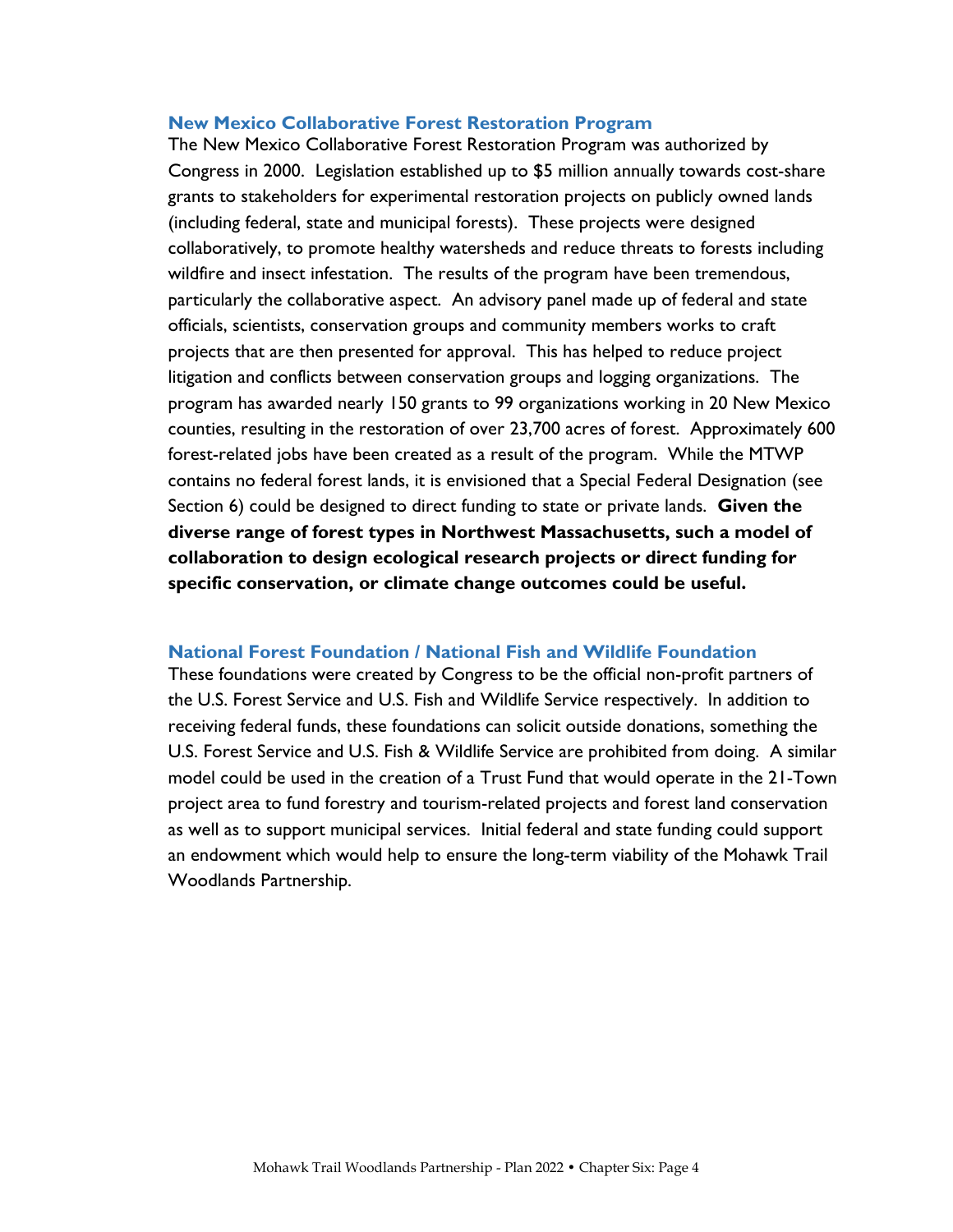## **Highlands Conservation Act**

The Highlands Conservation Act helped a four-state region including Connecticut, New York, New Jersey, and Pennsylvania to protect natural resources and conserve land. Up to \$100 million for land acquisition and \$10 million for technical assistance were allocated for a 10-year period. In 2020, the Great American Outdoors Act fully funded the federal Land



*Valhalla Hemlock Glen is one of many parcels of land conserved via the Highlands Conservation Act.*

and Water Conservation Fund, including \$10 million in annual funds for the Highlands Region.

Land and conservation easements (CRs) were purchased by state entities and had to be consistent with areas identified as having significant resource value. Land or CRs were purchased only from willing sellers. While purchase of land in fee is not being proposed for the Mohawk Trail Woodlands Partnership, this program exemplifies state and federal governments working together for land conservation by providing technical assistance and using CRs as one tool to conserve lands.



*The Connecticut River watershed is encompassed by the Silvio Conte National Wildlife Refuge, established to improve wildlife habitat and recreational opportunities. Photo Source: US Fish and Wildlife, www.fws.gov*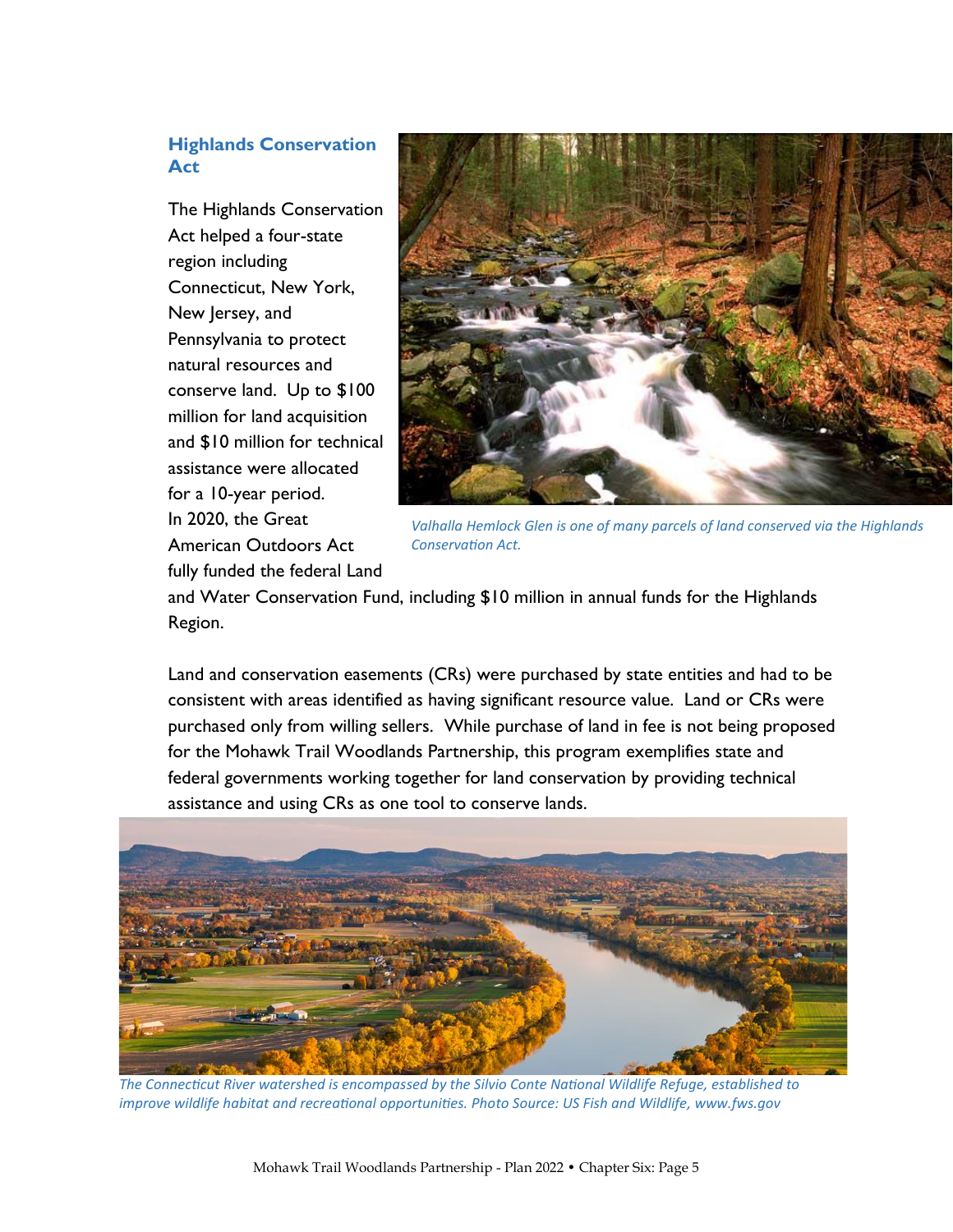#### **Silvio Conte National Wildlife Refuge**

This wildlife refuge covering the entire four-state Connecticut River watershed has created strong partnerships between landowners, nonprofits and state and federal conservation agencies in Massachusetts. The collaborative approach has worked to help private landowners leverage federal funds to improve wildlife habitat, including fish habitat. Additionally, it has worked to create recreational opportunities including publicly accessible trail development through collaboration with local land trusts and private landowners.

#### **National Heritage Corridor Areas of National Park Service**

Although the MTWP formed around a relationship with the USDA Forest Service, other federal agencies have established programs that recognize the special qualities of important regions. The National Park Service has created 55 National Heritage Areas around the U.S., "places where historic, cultural, and natural resources combine to form cohesive, nationally important landscapes," and, "Unlike national parks, National Heritage Areas are large lived-in landscapes." <sup>1</sup> Nearby examples include the Upper Housatonic Valley National Heritage Area in Southwest Massachusetts and Northwest Connecticut, The Last Green Valley in Northeastern Connecticut and South Central Massachusetts (founded as the Quinebaug-Shetucket Rivers National Heritage Corridor<sup>2</sup>), and the Blackstone River Valley National Heritage Corridor in Rhode Island. Most Heritage Areas receive more than \$600,000 a year through federal appropriations to which the Areas raise matching funds, though dependence on the federal budget can lead to financial planning challenges. New Heritage Areas typically receive \$300,000 a year, and according to recent information, the U.S. Forest Service could administer a Heritage Area. A consortium works together to support sustainable funding for the program and federal legislation is pending to shore up future funding, to which the Woodlands Partnership area of Northwest Massachusetts could potentially seek to be added.

#### *Federal Partnerships and Benefits of a New Federal Designation*

These collaborative initiatives have helped to achieve natural resource and economic goals while creating lasting benefits. Within the Mohawk Trail Woodlands Partnership project area, a

<sup>&</sup>lt;sup>1</sup> National Park Service: Community Led Conservation and Development.

[https://www.nps.gov/subjects/heritageareas/index.htm](about:blank)

<sup>&</sup>lt;sup>2</sup> Godin, K. and Broderick, S. Partnering with a National Heritage Corridor: A Connecticut Case Study. [https://archives.joe.org/joe/2001october/a3.php](about:blank)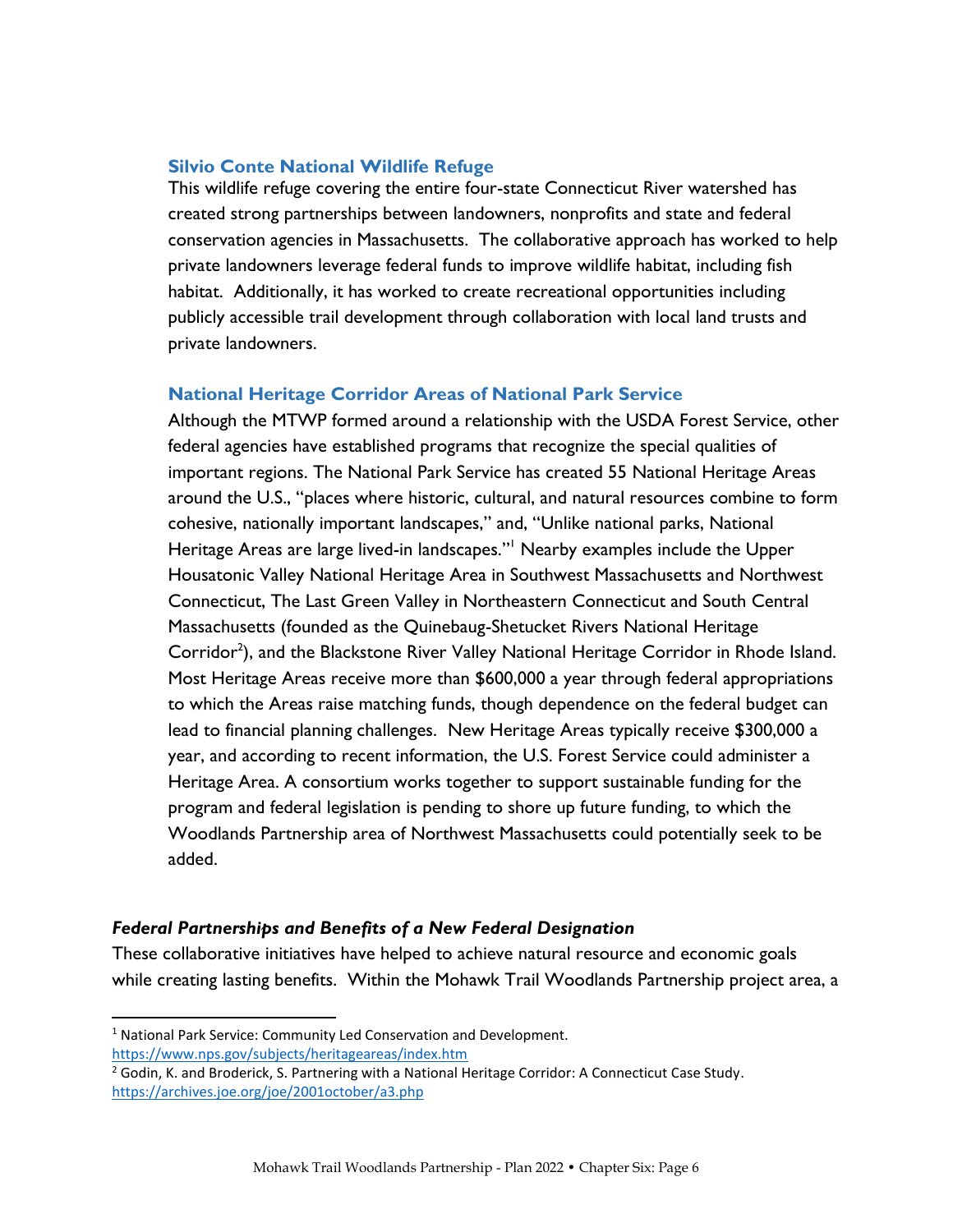Special Designation by the U.S. Forest Service and associated funds could advance the sustainability of rural communities while concurrently improving forests and the social and ecological benefits they provide. Moreover, the opportunity for collaboration has the potential to benefit the region's residents, towns, region and state through the creation of a new model of forest conservation and resource-based economic development.

A search of "woodland partnerships" finds few other such initiatives (the Kennebec Woodland Partnership seems similar in scope and the Rhode Island Woodland Partnership, an active collaboration of foresters and landowners, but neither is focused on towns.)

## **Massachusetts Specialty License Plate Program**

Another potential funding idea researched by the Partnership's Forest Conservation Committee is the Commonwealth's specialty license plate program in which non-profits can raise funds for charitable causes through a surcharge on specially designed vehicle plates that allow donors to show off their support on their car. The possibility of a forest-themed license plate has been discussed as a source of permanent revenue for the Partnership. A plate must be designed and a minimum number paid for before the Department of Motor Vehicles will print the plates (750 plates would need to be purchased by individuals ahead of time at \$40 each). Board members have discussed a crowdfunding campaign which could be a possible route to implementation.

## **Sustainable Forestry Practices**

Several state technical assistance programs are targeted to assist with sustainable forestry and management in northern Massachusetts. While financial assistance helps to prepare forest management plans for landowners, the implementation of these plans is the responsibility of private landowners or municipalities who wish to practice active forest management and sustainable forestry on their property. An additional fund or increased technical assistance may be needed for landowners or towns to support implementation of the forest management plans that increase sustainable forestry practices in the region. Sustainable forestry would also benefit the local economy by sustaining forest-based businesses. These increased activities could also have associated ecological benefits, such as habitat improvement and improved climate change resilience.

• **Regional Conservation Partnership Program (US Department of Agriculture) -** Authorized under the 2014 Farm Bill, the Regional Conservation Partnership Program (RCPP) is USDA's innovative program that promotes coordination between the Natural Resources Conservation Service (NRCS) and its partners to deliver conservation assistance. Through this program, extensive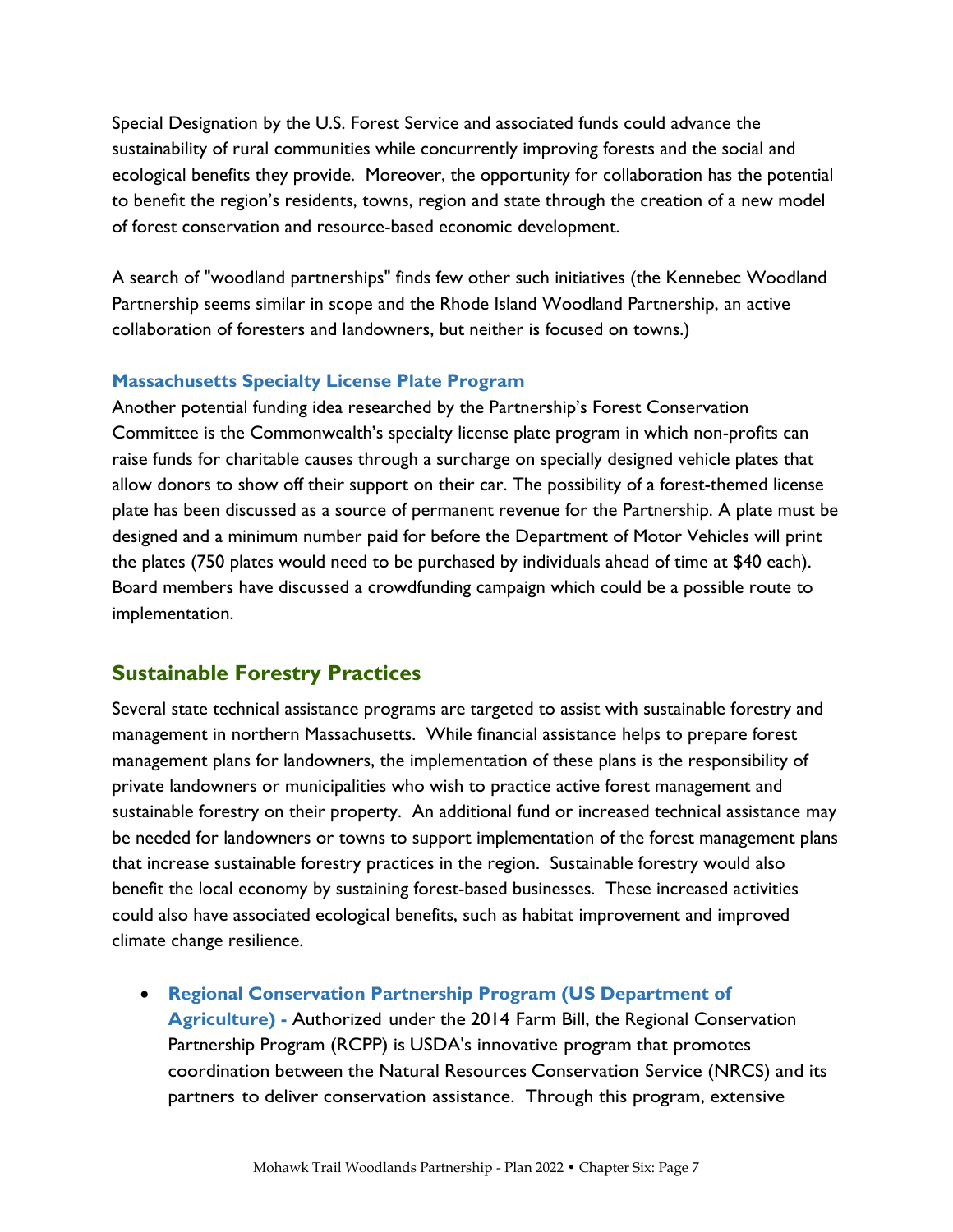partnerships have been established to assist landowners to conserve working woodlands and to integrate sustainable forestry and energy practices. In January 2015 DCR was awarded \$637,860 from the RCPP for the 20-Town region as well as eight adjacent towns. Only 110 applications were funded nationally. The Mohawk Trail Woodlands Partnership effort was instrumental in the State submitting an application for western Massachusetts and contributed to its national competitiveness. The project provided a number of environmental and community benefits, including:

- Creating and enhancing forest habitat for at-risk species;
- Restoring degraded habitat conditions by landscape-scale invasive plant treatments;
- Increasing the carbon sequestration of the region and reducing carbon emissions by retaining land in long-term forest use;
- Encouraging private forest landowners to apply regional woody material retention guidelines during harvesting operations.

**Creating a Buy-Local Model for Working Forests in the Northern Berkshires (MA Department of Conservation and Recreation) -** This DCR program, funded through the U.S. Forest Service, helped to build and promote the forest product industry in the northern Berkshires through March 2015. The project worked to create a type of homegrown "Forestry Stewardship Council" certification of Massachusetts wood products through harvesting standards, and included much of the Partnership area. In addition, marketing assistance was provided to wood and forest product

producers, and outreach to architects and other professionals encouraged the use of locally available wood products.

• **Small Forest Landowner Outreach Initiative for Communities Located in the Urban-Rural Interface of the Quabbin to Cardigan Priority Landscape (MA Department of Conservation and Recreation) -** This DCR program is funded by the U.S. Forest Service, and provides outreach and technical assistance to engage landowners to train landowners in invasive species removal, safe equipment use, and micro-logging techniques with an emphasis on forest



*Lands can be used for timber production while managing for bird habitat for species such as the Eastern Towhee.*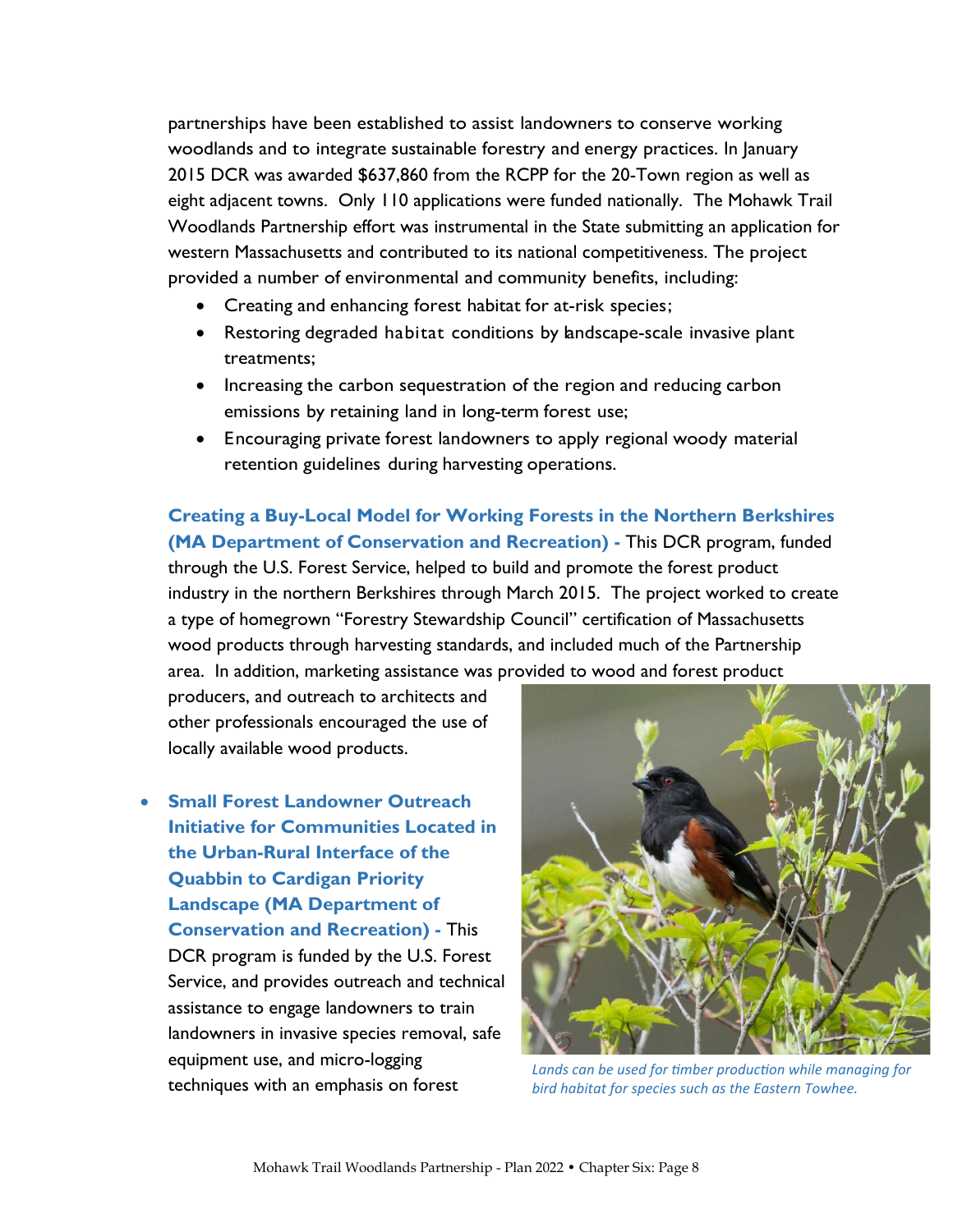improvement. An innovative aspect of the program is the creation of "Wood Banks" in several towns. These Wood Banks follow the food bank model to provide emergency home heating assistance for local residents. Wood is donated by local landowners.

- **Forest Stewardship Program (MA Department of Conservation and Recreation) -** The DCR provides cost reimbursement to individuals, groups and associations who wish to develop a 10-year forest management or stewardship plan. However, this program is only open to landowners with parcels of 10 acres or more and municipalities with parcels larger than 25 acres. Additionally, land enrolled in Chapter 61A or 61B that does not have a current forest management plan is eligible.
- **Foresters for the Birds (MA Department of Conservation and Recreation) -** Landowners can be reimbursed for a Bird Habitat Assessment on their property conducted by a licensed forester. Reimbursement is eligible to those currently enrolled or seeking to enroll in the Forest Stewardship program (through creation of a 10-year forest management plan), and living within the Northern Hardwood focus area towns.
- **Community Forest Stewardship Implementation Grants (MA Dept. of Conservation and Recreation) -** Municipalities that have a town forest or water supply land and are currently enrolled in the Forest Stewardship Program are eligible for 50-50 matching reimbursement grants from DCR of up to \$15,000. This fund helps communities to put forest stewardship into practice and connect residents with their forests and their benefits.
- **Forest Climate Resilience Program –**Developed and piloted through state MVP grants to MTWP towns, by Mass Audubon and conservation partners, working with the Department of Conservation and Recreation, supports municipalities in planning and implementing practices that help forests cope with climate extremes (adaptation) while also locking away greenhouse gases that cause climate change (mitigation). This program provides technical assistance to municipalities within the Mohawk Trail Woodland Partnership (MTWP) region (with expansions to other municipalities and private land coming soon) and allows them to apply for funding to cover the cost of implementing climate-informed forest resiliency practices on town-owned forestland.

Massachusetts landowners and municipalities have options if they wish to practice sustainable forestry and forest management on their woodlands. At the State level, successful grant programs such as the Forest Stewardship Program work to reduce the financial costs that potential applicants face to create forest management plans for their properties. However, property owners may need additional assistance to implement the recommendations of the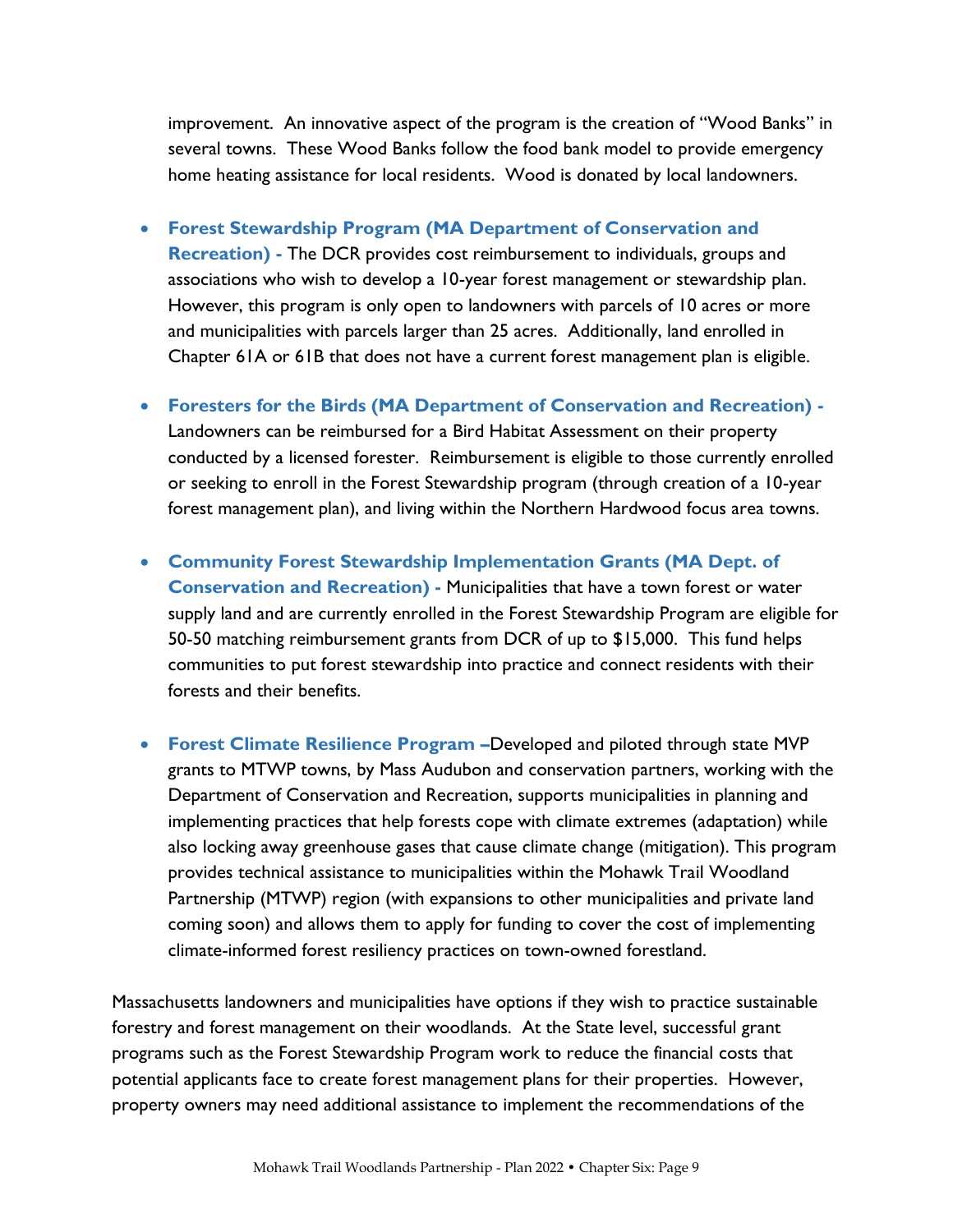forest management plan. At the Federal level, the USDA Natural Resources Conservation Service offers partial assistance to private landowners for implementation of forest improvement projects via their cost share programs. The 21-town Mohawk Trail Woodlands Partnership as a collective entity could be more competitive to compete for large federal program grants that could benefit the entire project area.

## **Land Conservation for Sustainable Forestry Carbon Sequestration and Ecosystem Services**

One of the stated goals of the Woodlands Partnership is to conserve forest land in private ownership. The creation of a forest conservation program, comparable to the Agricultural Preservation Restriction (APR) program, that would provide funding for the conservation of working woodlands, would be a major benefit to the landowners of the region. Currently, landowners who wish to permanently conserve their land, but cannot afford to donate a Conservation Restriction, have few options. Adopting a forest stewardship plan with management objectives over a 10-year period can help landowners to apply for funding to keep their woods healthy, and consider the potential costs and benefits of sustainably harvesting wood products from their land – which may produce income that allows them to continue ownership, rather than subdividing or selling off parcels to pay taxes or support other life goals. The programs that landowners in the 21-town region can currently utilize if their land is eligible are described below, as well as their limitations.

**Agricultural Preservation Restriction Program -** The Massachusetts Department of Agricultural Resources has an active program of purchasing agricultural preservation restrictions (APR's) on active farmland that is comprised primarily of prime agricultural soils or soils of statewide importance. The property involved must also be no more than 2/3 wooded. Much of the land in this focus region does not meet these requirements, especially land that has historically been managed for forest products. A new designation and funding stream for a Sustainable Forestry Conservation Restriction could be created (see the MTWP Model CR, or NEFF's Exemplary Forestry standards as examples). Such a CR focused on sustainable management could be complementary to a CR focused on "Forever Wild" or passively managed forests that might focus on keeping current carbon stored in trees for carbon credits, decisions that are based on the individual goals of each landowner. The creation of a new funding source for the conservation of smaller parcels of forest land that have a history of active forest management would be a huge benefit to many landowners in this region.

• **MA Land Conservation Tax Credit -** Rewards landowners who donate their land, or place a conservation restriction on it, with a State tax credit provided the land is determined by the State to be eligible, based upon its natural resource values. The program pays landowners up to 50% of the appraised donated value of the restriction or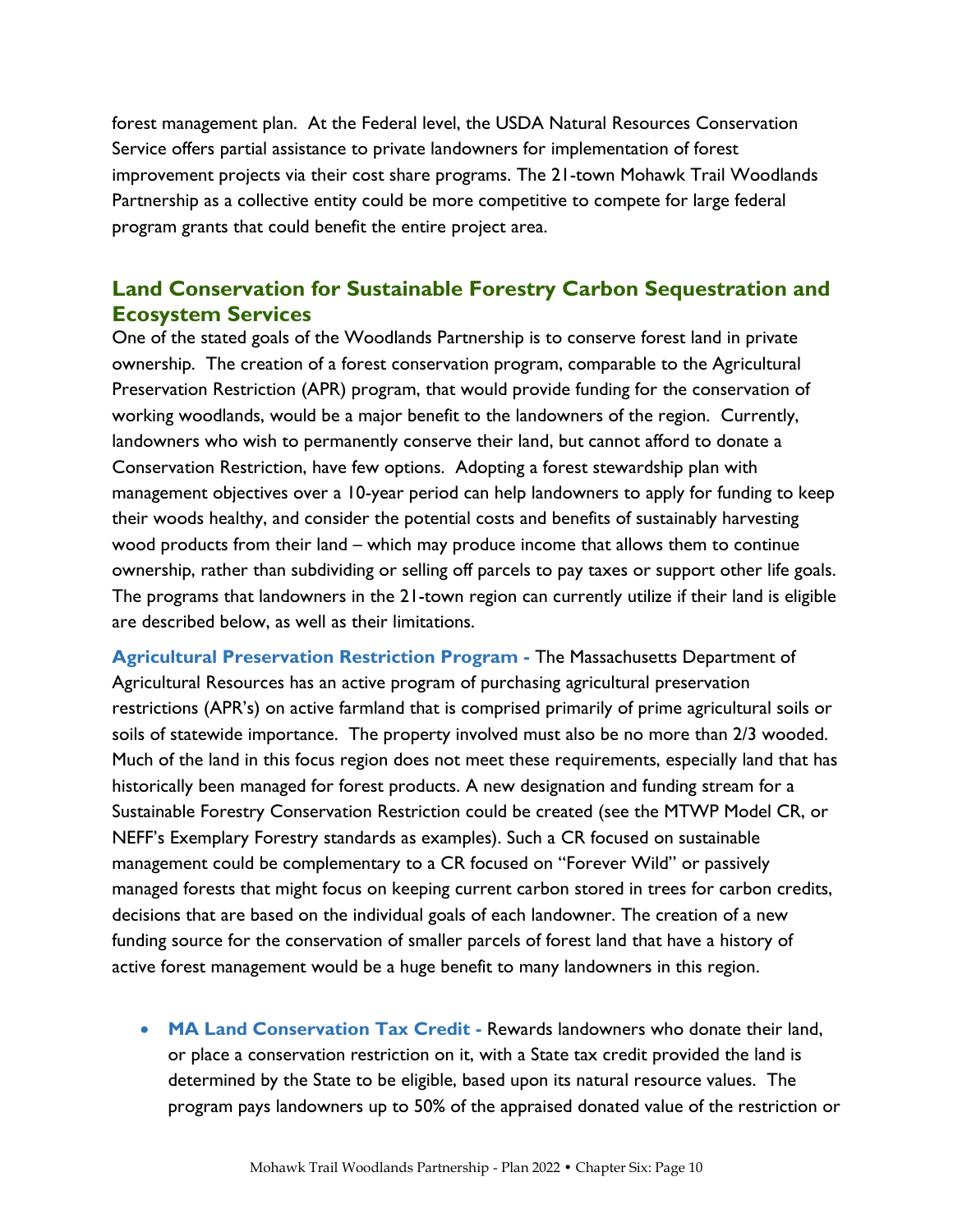of the land, or \$75,000 whichever is less. This program is currently very popular statewide and has more than a two-year waiting list. In addition, landowners typically need to spend roughly \$5,000 in due diligence costs (appraisal, survey, legal representation, etc.) to take advantage of the program.

- **MA Landscape Partnership Program -** The MA Executive Office of Energy and Environmental Affairs' Landscape Partnership Program will pay up to 50% of the appraised value of land or a Conservation Restriction. This program, however, has a requirement that the application involve a minimum of 500 contiguous acres, and that the interest in land (e.g. Conservation Restriction) be held by more than a single entity (e.g. State, town and/or land trust). The Franklin Land Trust has successfully utilized this program to conserve working woodlands in the region but the projects are very complex and take several years to come to fruition. The successful projects also relied on multiple funding sources, including bargain sales and donations by some of the involved landowners and grants from foundations.
- **US Forest Legacy Program -** The U.S. Forest Service's Forest Legacy Program has been suggested as a potential source of funding for working woodland Conservation Restrictions. This federal program provides funding for the acquisition of Conservation Restrictions with willing sellers on working woodlands in eight designated forested regions in Massachusetts, but the 21-town Mohawk Trail Woodlands Partnership region is not currently one of them. However, the MTWP Board and Forest Conservation Committee have been working to change this. Following a Nov. 2020 Forest Legacy presentation to the Board by Lindsay Nystrom of DCR, the Administrative Agent worked with Board members to collect letters of support for a state application for the MTWP region to become eligible, which is now being submitted. With limited funding and a priority placed on large areas of forested land, the Forest Legacy program is competitive nationwide, however, with full funding of the Land and Water Conservation Fund in 2020, funding levels and the chance for success have recently improved. Massachusetts land trusts seeking Forest Legacy funds must aggregate as many smaller parcels of land as possible, and include multi-state partners if possible. While doable, these projects can take many years to assemble, and carry no guarantee of success, as offers to buy the land or pay for an easement must then be negotiated with the individual landowner. However, at least this important forested region would have a shot to compete for this source of funding, if eligibility is approved.

## **Municipal Financial Sustainability**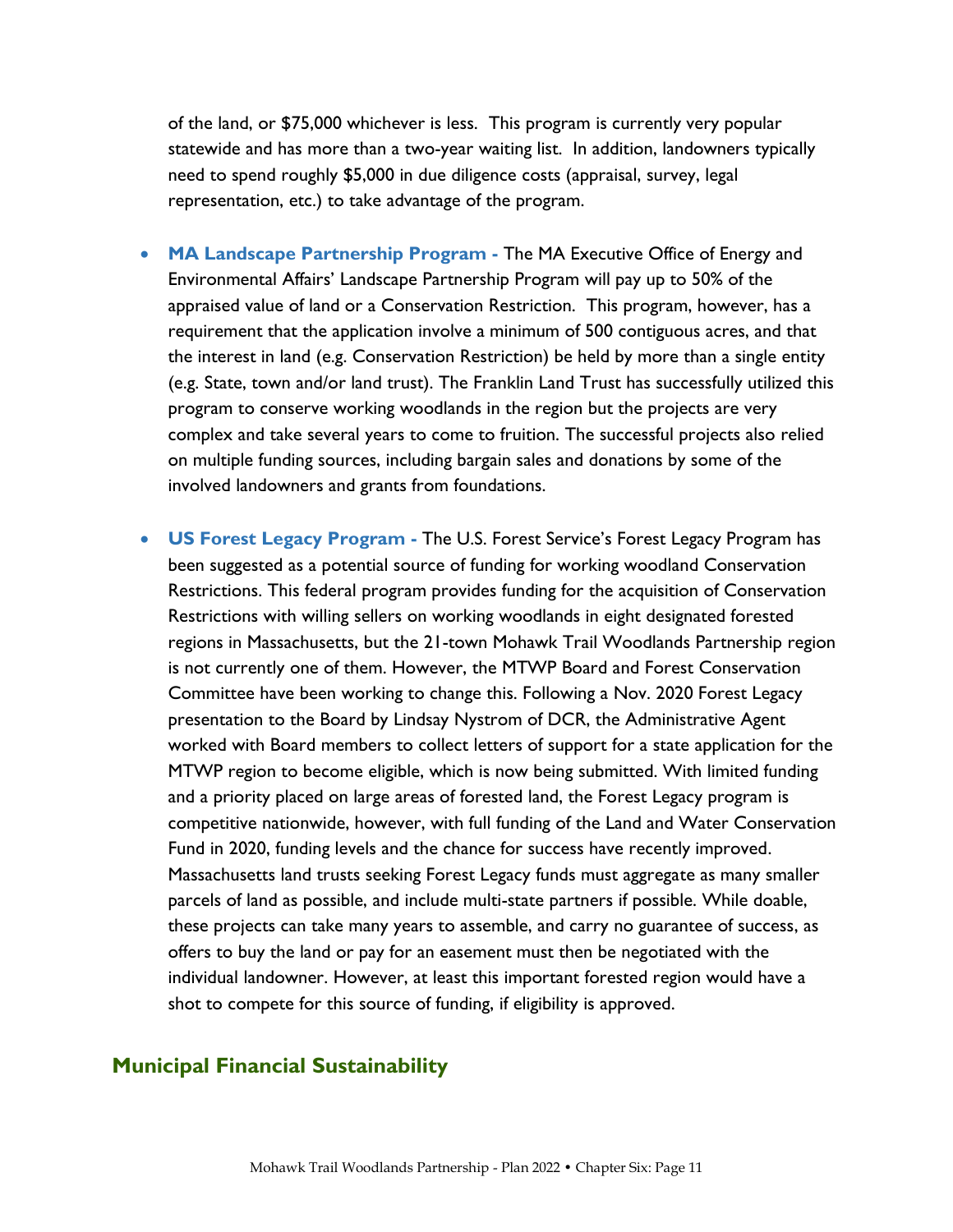The overall financial health and sustainability of communities within the 21-town region is intrinsically linked to the health and sustainability of the region's forests. The ecological benefits that forests supply to people, including clean water, clean air, and flood control, are essential for long-term community health and resilience. Keeping forest lands in tact from development also benefits the Commonwealth and New England by absorbing some of the carbon emissions from human activities that are increasing the threat of climate change to all communities, rural and urban. A robust forest business sector based on sustainable forestry practices could provide jobs that help keep more of the region's population employed, while providing economic incentives to support retaining forest land.

At the same time, efforts to protect forests for these and other benefits must take into account a community's need for an adequate tax base. Towns in the region have little room to expand their tax base because they rely heavily upon residential property taxes for revenue (66% in 2020) and have limited ways to earn revenue from other sources. Lower property values, combined with lower wages and incomes in the region (discussed in Section 4), make it difficult for towns to raise property taxes without placing further financial burden on their residents. In addition, the amount that taxes can be raised each year is constrained by tax levy limits imposed by Proposition 2½, and increases beyond the yearly limits require an override vote (both at Town Meeting and by election ballot) by the town.

The towns in the region do not have the necessary capacity to increase spending on policing, road maintenance, and other costs potentially associated with increased tourism in this area. Listed below are several programs aimed towards assisting communities with projects that fall within the Partnership's scope.

- **MA Green Communities Program -** Designated Green Communities (Ashfield, Buckland, Conway, Rowe, and Williamstown) can apply for funding of up to \$250,000 for the 2015 Competitive Grant Program (\$7.9 million available). Eligible projects include energy conservation/energy efficiency measures and renewable energy projects (including energy efficient renewable wood heat) on municipal property. Additional technical assistance could be used to help the other towns in the region qualify for Green Community status and resulting grant funds.
- **Volunteer Fire Assistance (VFA) Grants (MA Department of Conservation and Recreation) -** VFA grants are available to non-profit rural call or volunteer fire departments that serve a population of 10,000 or less. The department must be comprised of at least 80% volunteer firefighters. Eligible projects include firefighter safety, technology transfer, and rural fire defense.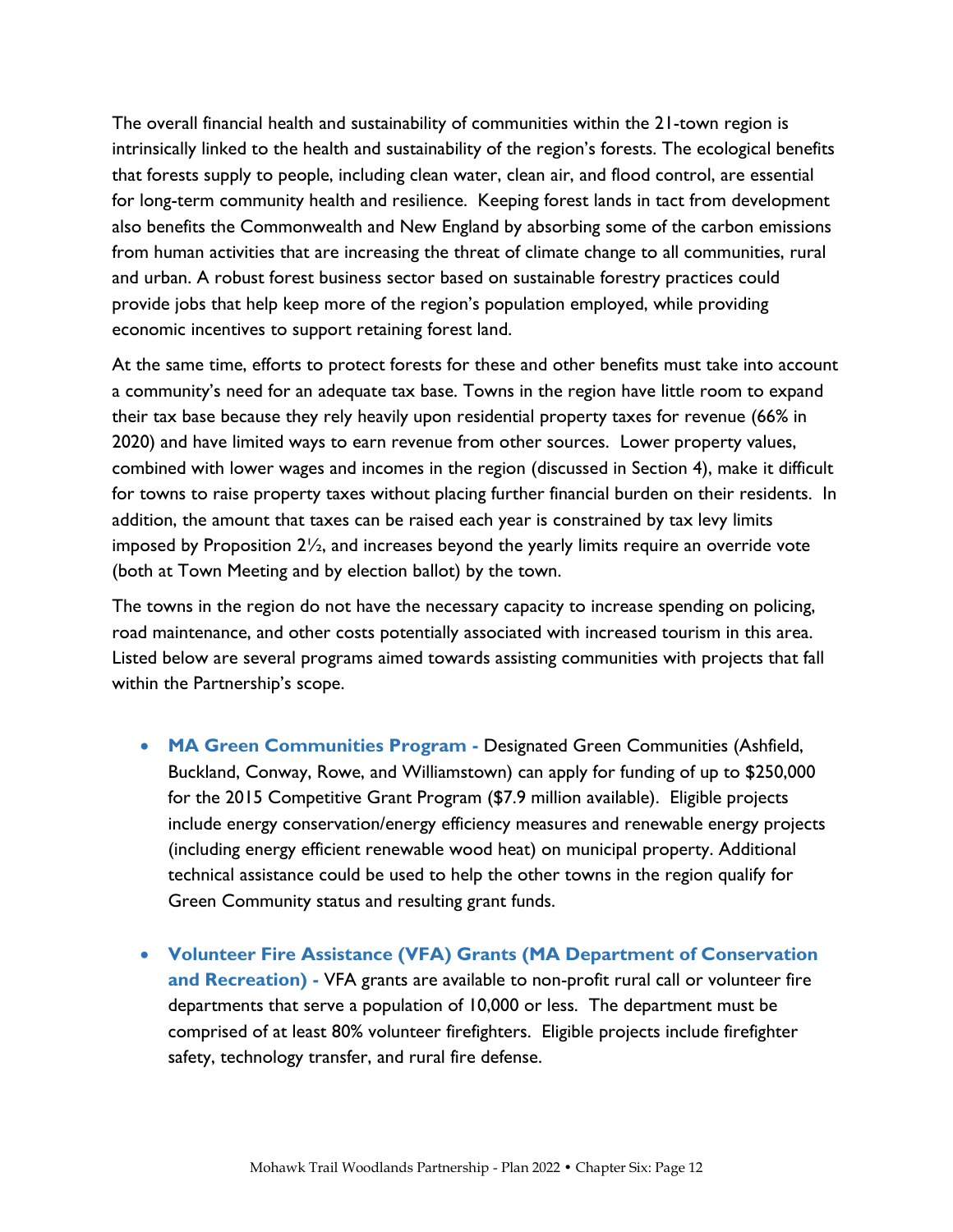# **Natural Resource-Based Economic Development and Tourism**

Central to the Mohawk Trail Woodlands Partnership Project is the goal to support economic development for forestry and recreational tourism. While forests have long played a significant role in economic development, the region lacks some of the programmatic and financial resources necessary to enhance this sector. Listed below are some current programs and initiatives related to natural resource-based economic development and

tourism that could be used to accomplish the program goals. *3*

- **Voluntary Public Access and Habitat Incentive Program (Natural Resources Conservation Service, U.S. Department of Agriculture) -** This program, authorized under the 2014 Farm Bill, aims to improve wildlife habitat and enhance public access for recreational opportunities on privately held and operated farm, ranch and forest lands.
- **Recreational Trails Program (U.S. Department of Transportation's Federal Highway Administration / MA Department of Conservation and Recreation) -** This program provides funds to states to develop and maintain recreational trails and trail-related facilities for both non-motorized and motorized recreational trail uses.



*Development and maintenance of trails is a necessary investment for improved naturalresource based tourism.*

- **Wood Utilization Assistance Program (Forest Service, U.S. Department of Agriculture) -** The program provides technical and financial assistance to State foresters, tribes, and public and private organizations regarding new and emerging technologies to effectively manage forests and extend the most efficient and effective economic opportunities to forest landowners.
- **Renewable Energy & Energy Efficiency (Rural Energy for America Program, U.S. Department of Agriculture) -** This program provides guaranteed loan financing and grant funding to agricultural producers and rural small businesses to purchase or

<sup>&</sup>lt;sup>3</sup> For the purposes of USDA programs listed below, farms are considered to be any place from which \$1,000 or more of agricultural products were produced and sold or normally would have been sold during the course of a year. For Massachusetts programs, both 'farming' and 'agriculture' include the growing and harvesting of forest products upon forest lands, as well as forestry and lumber operations performed by a farmer or as incidental to farming operations.)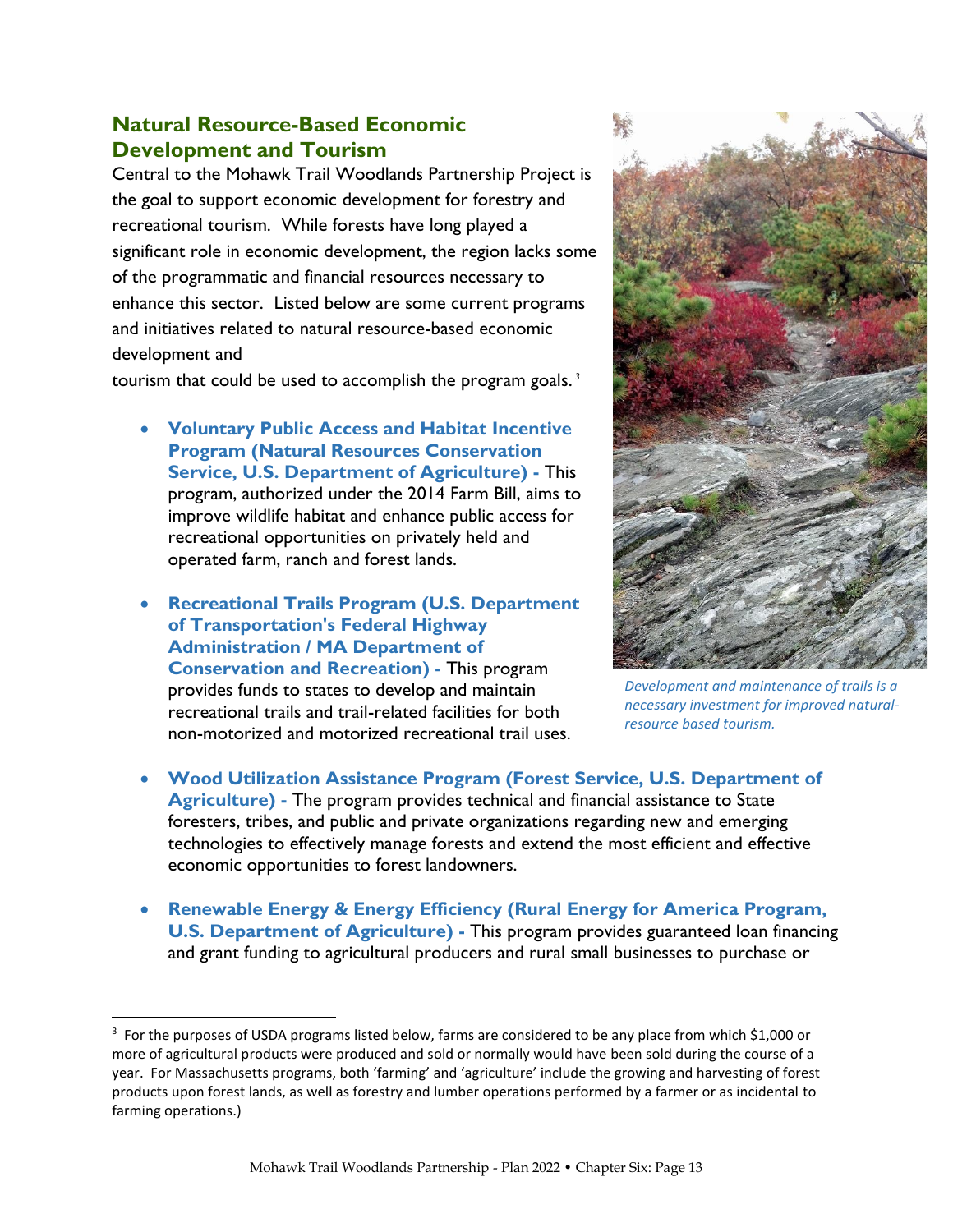install renewable energy systems or to make energy efficiency improvements, thereby reducing operating costs.

While there are several grant programs for economic development, renewable energy, and forestry, the challenges in accessing funds are great. For example: 1) agency funding goals may not be well aligned with those of the Mohawk Trail Woodland Partnership, 2) programs are highly competitive and may be limited in scope, 3) many programs are designed for non-forestry farmers or for heavily processed bio-products, 4) programs require a high percentage of matching funds, and 5) there is a limited number of programs available to small businesses, private landowners and/or municipalities.

# **Summary and Key Findings**

- Partnerships between towns and Federal, State, regional and local organizations have realized benefits not possible by individual groups or communities. A Special Designation by the U.S. Forest Service of the Mohawk Trail Woodlands Partnership project area could provide funding to advance the sustainability of local communities while concurrently improving forests and the social and ecological benefits they provide. Moreover, the opportunity for collaboration has the potential to benefit the towns, region and State through the creation of a new model of forest conservation and resource-based economic development.
- The Mohawk Trail Woodlands Partnership has already resulted in positive collaboration with the state, and U.S. Dept. of Agriculture (Forest Service and Natural Resource Conservation Service) with funding and resources being directed to the 21-Town region through various grant programs.
- Some state and federal programs exist that help to meet the needs in the 21-town region. However, not all of the programs are fully applicable to the stated project goals, or have limited resources. They can also be difficult to access, such as requiring a local match for grant funds which many rural towns cannot afford.
- Additional financial resources could be provided through the Partnership to leverage existing grants, and to fill in the gaps within existing programs to better meet the goals of the Partnership. In addition, support from the state and federal legislative delegations could place the Partnership on the path to success by identifying sources of sustainable long-term funding for an Executive Director or Administrator to lead the initiative beyond its formative years.